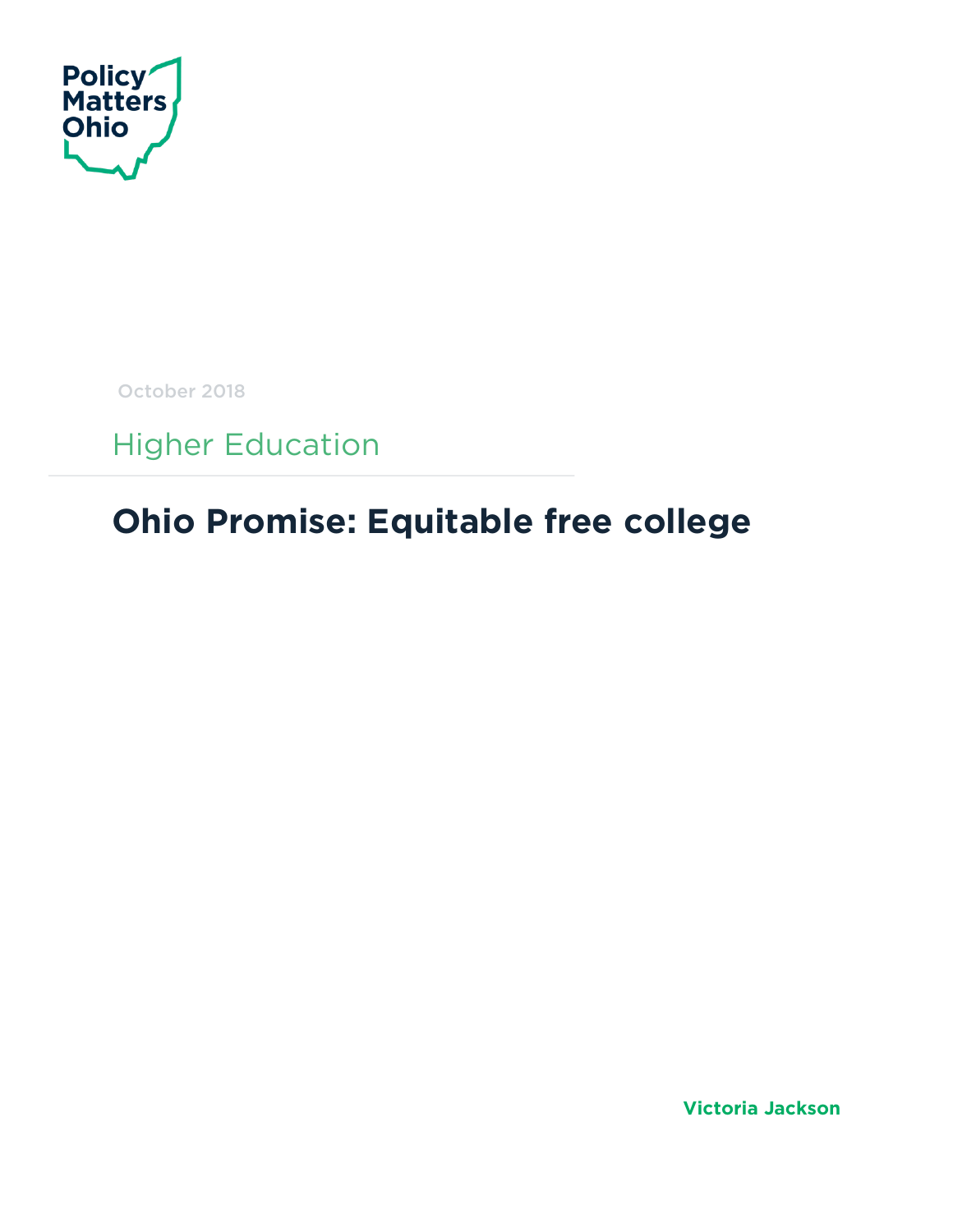

### **Executive Summary**

Post-secondary education prepares students to meet future challenges and pursue their dreams. Increasingly, Americans need some form of higher education to make a living wage. States that invest in higher education are often more productive and have higher wages. Higher education helps build communities and brighter futures. Unfortunately, the high cost of college blocks many from pursuing and completing their education. College unaffordability is most pronounced for low- and moderate-income students who often struggle financially outside of school. College has not always been prohibitively expensive. In the past, state governments invested more heavily in public colleges and federal Pell grants and state needbased aid covered a greater portion of college costs.

Ohio has a world-class network of public colleges. However, the state lags behind the nation in college attainment. Only 39.1 percent of Ohio adults aged 25-64 have an associate's degree or higher compared to 41.7 percent nationally (see appendix for data by county). Recognizing that the state must improve these numbers, Ohio policymakers have committed to a goal of 65 percent college attainment by 2025. College attainment rates are low for white Ohioans (40.2 percent) and significantly lower for African-American (26.5 percent), Latinx (26.9 percent), and Native American (31.7 percent) Ohioans. Only Asian-American Ohioans meet the state's attainment rate goal (67.4 percent). Ohio is ranked  $45<sup>th</sup>$  least affordable for college. Ohioans owe \$57 billion in student debt. The state has one of the highest rates of student debt per capita in the nation.

Ohio can do better. The state can make college affordable, significantly increase attainment, and reduce the student debt burden, by enacting a well-targeted, holistic need-based aid program. Policymakers should commit to affordable college by pledging to implement policies to cover the cost of attendance for all moderate income students at community colleges and public universities. Ohio needs a free-college promise for moderate-income students. The good news is that we can afford it by closing unproductive tax loopholes and rolling back tax cuts for the wealthy.

Nationally, college is becoming more unaffordable for people who are not wealthy. In response to the crisis, 19 states have created free-college college promises. Generally, college promise programs are government commitments to provide at least free or debt-free tuition to a significant subset of students who are not chosen based primarily on merit considerations like high school GPA or ACT/SAT score. These programs often direct resources to upper-income students instead of to low-income students who need the most help. Most promise programs are structured to serve a small number of students to contain costs. Often, promise scholarships are restricted to recent high school graduates with higher GPAs who attend school full time. This leaves out student without high GPAs and older adult students an important and growing group.

Despite the state's attainment goal, Ohio does not have a college promise program. The Ohio College Opportunity Grant (OCOG) is the state's sole need-based aid grant. OCOG is too underfunded to make college affordable for moderate-income students and leaves many students completely out. Ohio is at a turning point. The state needs to reform OCOG to better serve the Ohio's long-term education and workforce development goals and the state must confront the ongoing affordability crisis. Ohio can do both by targeting intensive need-based aid to make college affordable for low-income students, who are disproportionately women,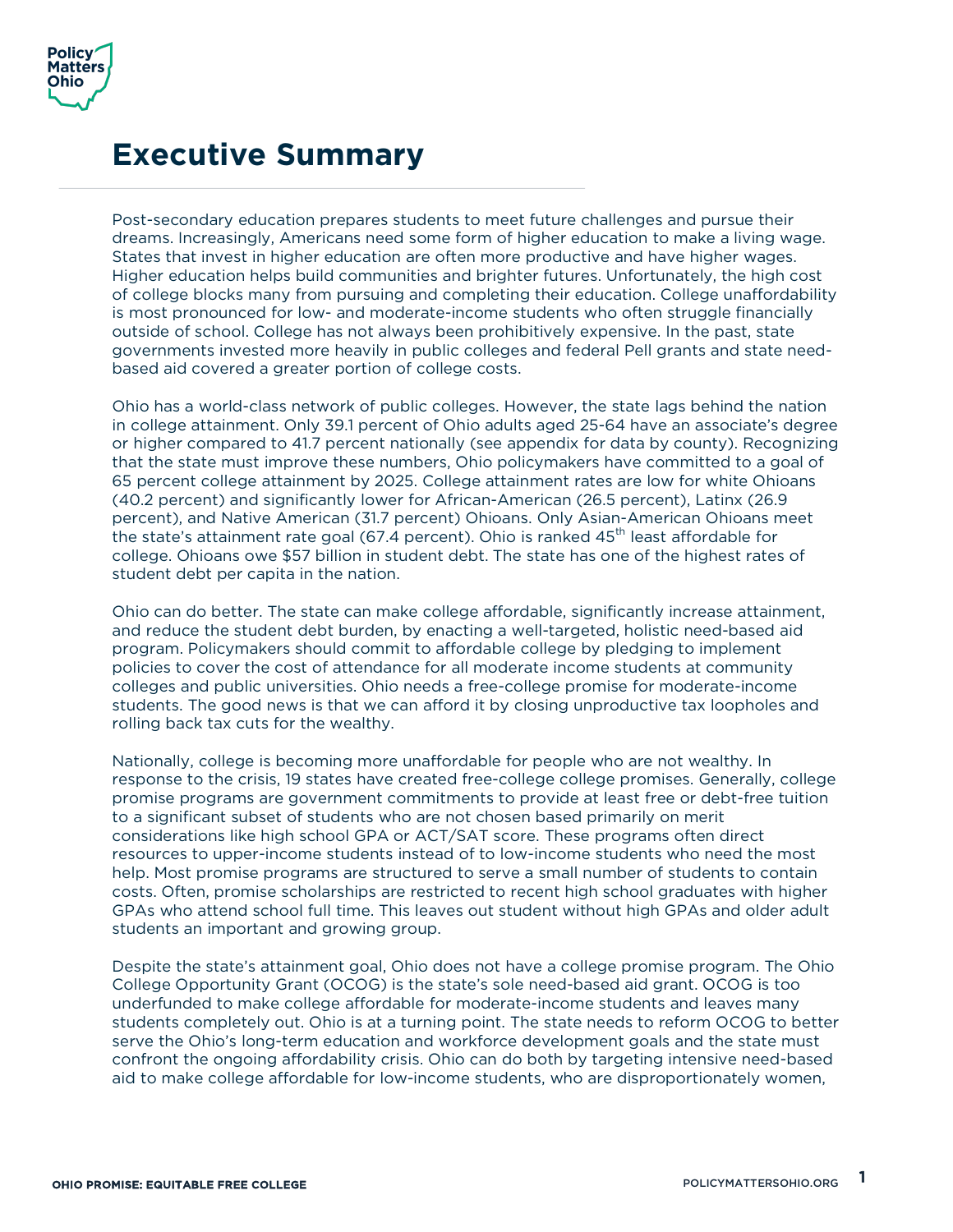

people of color, parents, and working adults. Robust need-based aid is critical part of a strong college access and completion policy.

Having a stable and safe place to live, enough food to be healthy, and access to reliable transportation are critical parts college success. Financial aid must cover a substantial portion of living expenses to make college affordable for moderate-income students. Housing and food insecurity are rampant on college campuses. Research shows between 36 and 42 percent of all college students experience food insecurity, which means they missed meals or had to change their eating patterns because of lack of money for food.

The Ohio Promise would transform Ohio from an under-educated state into one where more of our people have the education they need to thrive in our economy. It would help employers find the trained workers that they need. The cost, an estimated \$1.65 billion per year, is less than what Ohio gives away each year in tax cuts to the wealthiest and corporations, compared to our previous tax system.

#### **Recommendations**

High costs are one of the biggest barriers to college completion for students. Often tuition is not the biggest college expense. Non-tuition expenses like living expenses, transportation, and books are a substantial portion of college cost. Research shows need-based aid improves student outcomes.

To help more students access and complete college, Ohio needs an equitable free-college Promise grounded in fairness. Policy Matters proposes The Ohio Promise that does the following:

- Provides first-dollar grant for tuition and fees, meaning Promise Grant will pay for tuition and fees and the Pell Grant and OCOG can be used for books and living expenses
- Provide students attending community colleges and regional campuses with the same amount of OCOG as students at public universities.
- Provide aid to recent high school graduates, returning students and older adults
- Provide aid to moderate-income students at community colleges and public universities
- Make full- and part-time students eligible
- Eliminate GPA and ACT/SAT requirements let admissions offices set standards
- Guarantee that this is a grant, never a loan

Those criteria will help ensure Ohio's promise program helps students who need it most. Attainment rates must improve for low-income students, adult students, and student of color to reach the 65 percent goal. Equity means those who need the most receive the most. All students regardless of their backgrounds should be able to afford higher education, from high-quality certificates to bachelor's degrees and beyond.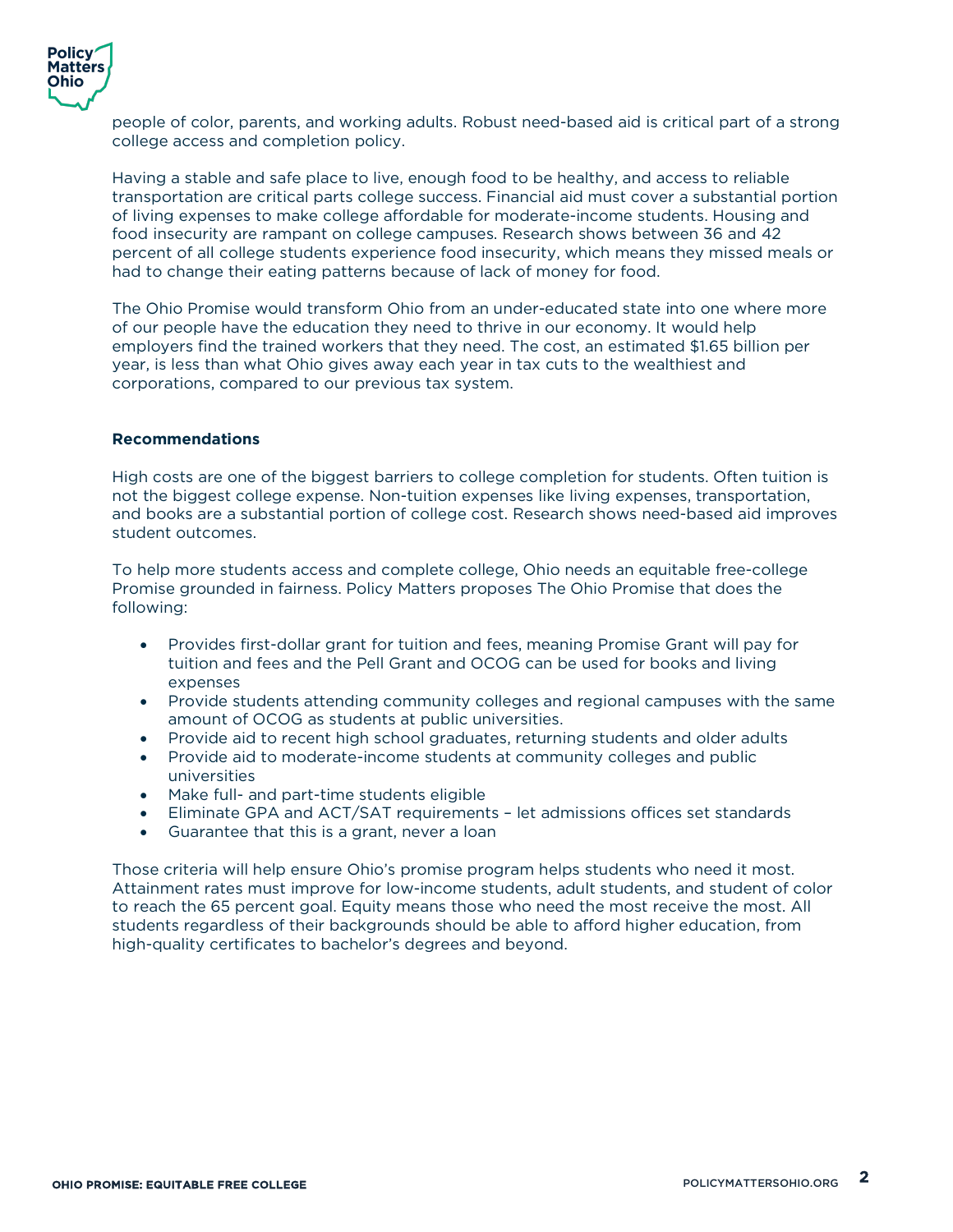

### **Introduction**

Post-secondary education prepares students to meet future challenges and pursue their dreams. Increasingly, Americans need some form of higher education to make a living wage. States that invest in higher education have higher productivity and higher wages. Higher education helps build communities and brighter futures. Unfortunately, the high cost of college blocks many from pursuing and completing their education. College unaffordability is most pronounced for low- and moderate-income students who often struggle financially outside of school. College has not always been prohibitively expensive. In the past, tuition was affordable because state governments invested in public colleges and federal Pell grants and state need-based aid covered a greater portion of college costs.

Ohio has a world-class network of public colleges that is a source of much pride. Yet, Ohio does poorly on most higher education outcomes. The state lags behind the nation in college attainment with only 39.1 percent of adults aged 25-64 having an associate's degree or higher compared to 41.7 percent nationally (see appendix for data by county). Recognizing that the state must improve these numbers, policymakers in Ohio have committed to a goal of 65 percent college attainment by 2025. College attainment rates are low for white Ohioans (40.2 percent) and significantly lower for African-American (26.5 percent), Latinx<sup>1</sup> (26.9 percent), and Native American (31.7 percent) Ohioans. Only Asian-American Ohioans meet the state's attainment rate goal (67.4 percent).<sup>2</sup> Ohio is ranked  $45<sup>th</sup>$  least affordable for college<sup>3</sup> and collectively Ohioans owe \$57 billion in student debt.4 The state has one of the highest rates of student debt per capita in the nation. 5

Ohio can do better. The state can make college affordable, significantly increase attainment, and reduce the student debt burden, by enacting a well-targeted, holistic need-based aid program. Policymakers should commit to affordable college by pledging to implement policies to cover the cost of attendance for all moderate-income students at community colleges and public universities. Ohio needs a free-college promise for moderate-income students.

Nationally, college is becoming more unaffordable for people who are not wealthy. In response to the crisis, 19 states have created free-college college promises. This is an exciting trend that Ohio should both learn from and build on. Generally, college promise programs are government commitments to provide at least free or debt-free tuition to a significant subset of students who are not chosen based primarily on merit considerations like high school GPA or ACT/SAT score.<sup>6</sup> As appealing as these programs sound, they often direct resources to middle-income students instead of to low-income students who need the most help. Most promise programs are structured to serve a small number of students to contain costs. Often, promise scholarships are restricted to recent high school graduates with higher GPAs who

 $1$  Latinx has been used since the early 2000s, as a non-gendered term (unlike Latino, referring to men or Latina, specific to women) for people of Latin American origin or descent. Hispanic, sometimes used interchangeably, refers to those who<br>speak Spanish, including those from Spain.

Lumina Foundation, "Stronger Nation Report: Post-High School Attainment Update Shows Progress, but Many Are Still Left Behind," accessed October 9, 2018, http://strongernation.luminafoundation.org

<sup>3</sup> Institute for Research on Higher Education. (2016). College Affordability Diagnosis: Ohio. Philadelphia, PA: Institute for Research on Higher Education, Graduate School of Education, University of Pennsylvania. https://bit.ly/2IOG3rT 4 "50 State Snapshot of Student Debt: A Nationwide Look at Complaints about Student Loans" (Consumer Financial Protection Bureau, October 2017), https://bit.ly/2yeeUe6

<sup>5</sup> Zack Friedman, "Student Loan Debt Statistics In 2018: A \$1.5 Trillion Crisis," Forbes, accessed September 18, 2018, https://bit.ly/2PB50Js

Jen Mishory, "The Future of Statewide College Promise Programs" (The Century Foundation, March 6, 2018), https://tcf.org/content/report/future-statewide-college-promise-programs/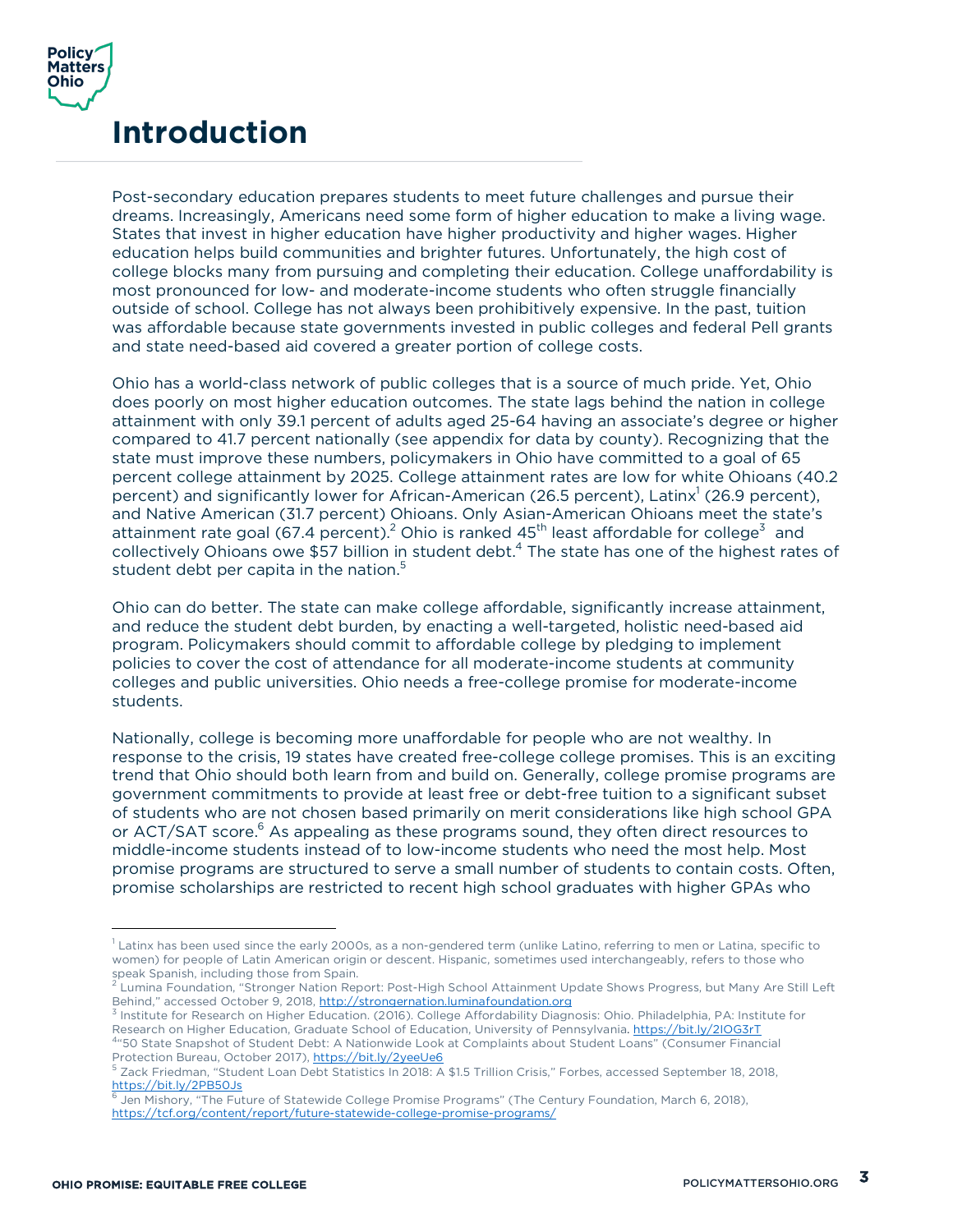

attend school full time. This leaves out student without high GPAs and older adult students, an important and growing group.

Despite the state's attainment goal, Ohio does not have a college promise program. The Ohio College Opportunity Grant (OCOG) is the state's sole need-based aid grant. OCOG is too underfunded to make college affordable for moderate-income students and leaves many students completely out.

Ohio is at a turning point. The state needs to expand need-based aid to better serve the Ohio's long-term education and workforce development goals and the state must confront the ongoing affordability crisis. Ohio can do both by targeting intensive need-based aid to make college affordable for low-income students, who are disproportionately women, people of color, parents, and working adults. Robust need-based aid is critical part of a strong college access and completion policy.

Having a stable and safe place to live, enough food to be healthy, and access to reliable transportation are critical parts of college success. Financial aid must cover a substantial portion of living expenses to make college affordable for moderate-income students. Housing and food insecurity are rampant on college campuses. Research shows that between 36 and 42 percent of all college students experience food insecurity, which means they missed meals or had to change their eating patterns because of lack of money for food.

#### **Ohio Promise**

#### Equitable free college

To help more students access and complete college, Ohio needs an equitable freecollege Promise grounded in fairness. Policy Matters proposes a plan that does the following:

- Provides first-dollar grant for tuition and fees, meaning Promise Grant will pay for tuition and fees and the Pell Grant and OCOG can be used for books and living expenses
- Provide students attending community colleges and regional campuses with the same amount of OCOG as students at public universities.
- Provide aid to recent high school graduates, returning students and older adults
- Provide aid to moderate-income students at community colleges and public universities
- Make full- and part-time students eligible
- Eliminate GPA and ACT/SAT requirements let admissions offices set standards
- Guarantee that this is a grant, never a loan

Those criteria will direct the Ohio Promise program to students who need the most financial help. Attainment rates must improve for low-income students, adult students, and student of color to reach the 65 percent goal. Equity means those who need the most receive the most. High costs are one of the highest barriers to college completion. Tuition, but also living expenses, derail students. Need-based aid improves student outcomes. All students regardless of background should be able to afford higher education, from high-quality certificates to bachelor's degrees and beyond.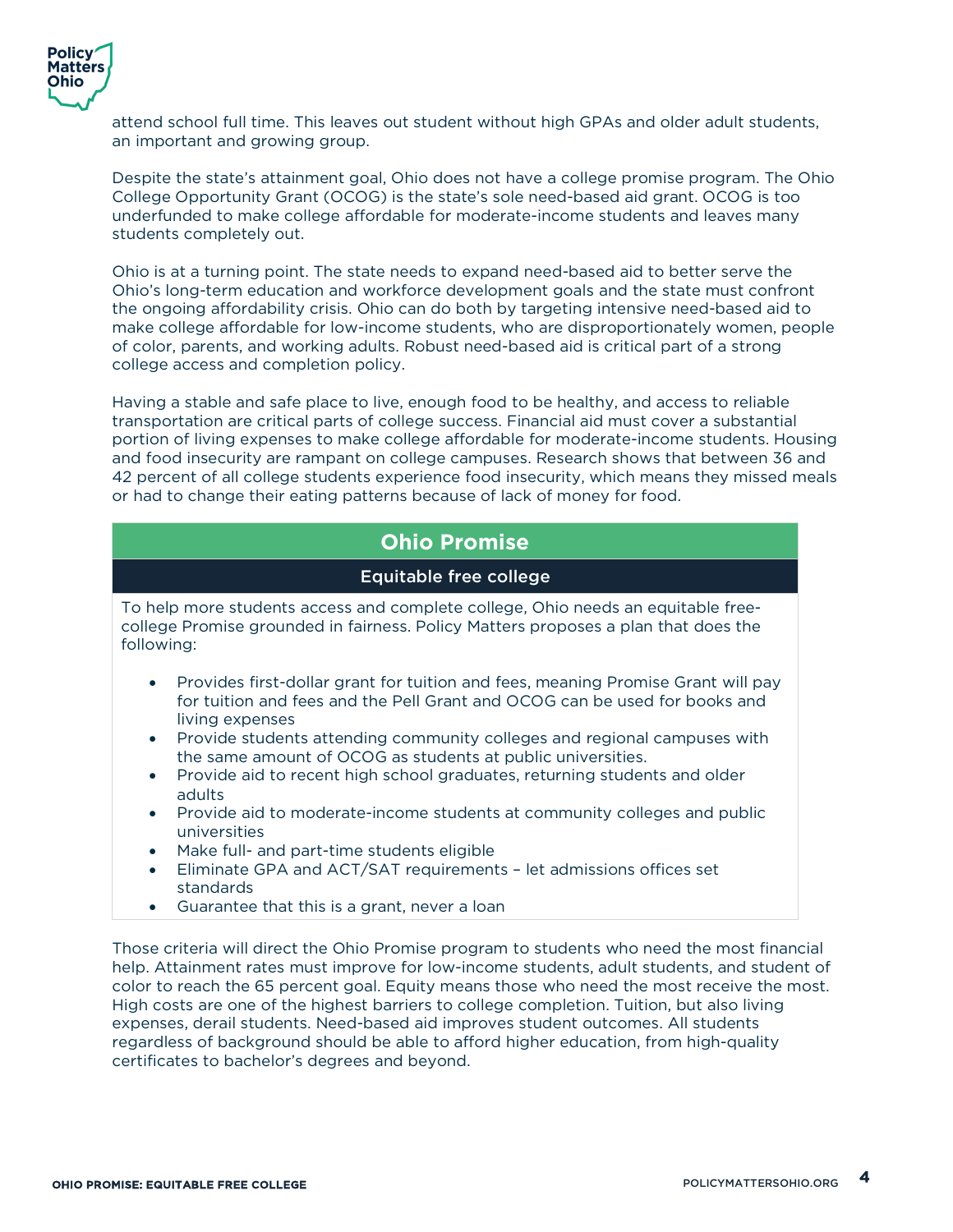

The Ohio Promise would transform Ohio from an under-educated state into one where more of our people have the education they need to thrive in our economy. It would help employers find the trained workers that they need. The cost, an estimated \$1.65 billion per year, is less than what Ohio gives away each year in tax cuts to the wealthiest and corporations, compared to our previous tax system.

## **Ohio needs affordable college**

#### College costs are too high for low-income students

College is unaffordable for most Ohioans and that burden falls most heavily on moderateincome students. Ohio is ranked  $45<sup>th</sup>$  in college affordability by the Institute for Research on Higher Education, based on the percentage of income required to pay for the net price of college (tuition, fees, and room and board less financial aid). Students with incomes below \$30,000 (nearly a quarter of all families) would need to spend 81 percent of their income to pay for one year of the net price of a public university and 38 percent for community college. For families making \$30,000 to \$48,000, it costs 39 percent and 27 percent of income to pay for public university and community college, respectively.<sup>7</sup> In addition to challenges with tuition and fees, low-income students often struggle to meet everyday needs. Many are completely responsible for their own expenses, unlike students from wealthier households.

#### **Current levels of financial aid are not enough to cover true cost of college**

For the 2018-19 academic year, students will pay an average tuition of \$9,801 at main campuses, \$5,951 at branch campuses, and \$4,497 at community colleges. Costs go beyond tuition and fees. Every student must have food to eat and a place to live whether on or off campus. The average cost of room and board at main campuses is  $$11,170^8$  and varies for offcampus students.<sup>9</sup> Books, computers, transportation, and other expenses are also essential. The total cost of attendance is comprised of all of those expenses. Our current financial aid system does not provide enough for moderate-income students to afford these other basics. Federal and state government provide moderate-income students with need-based grants but even with these, college is still often out of reach. Table 1 shows the yearly net price (outof-pocket costs) to attend public college in Ohio for moderate-income students.

| Table 1                                                                                                                                                                                                                                          |          |          |  |  |
|--------------------------------------------------------------------------------------------------------------------------------------------------------------------------------------------------------------------------------------------------|----------|----------|--|--|
| Net price (out of pocket costs) of college for students by income level and<br>institution type for 2015-16 academic year                                                                                                                        |          |          |  |  |
| Net price for students with incomes<br>Net price for students with<br><b>Institution type</b><br>between \$30,000 - \$48,000<br>incomes under \$30,000                                                                                           |          |          |  |  |
| <b>Public 2-year</b>                                                                                                                                                                                                                             | \$5,773  | \$6,472  |  |  |
| <b>Public 4-year</b>                                                                                                                                                                                                                             | \$10,608 | \$11,535 |  |  |
| Source: Policy Matters Ohio based on Integrated Postsecondary Education Data Systems average net price for<br>students with incomes under \$30,000 and between \$30,000 to \$48,000. The 2015-16 academic year is most recent<br>available data. |          |          |  |  |

<sup>7</sup> Institute for Research on Higher Education. (2016). College Affordability Diagnosis: Ohio. Philadelphia, PA: Institute for Research on Higher Education, Graduate School of Education, University of Pennsylvania. https://bit.ly/1O58dj0<br><sup>8</sup> If an institution has a tuition guarantee, the room and board amount is based on the 2018 guarantee fee.

<sup>&</sup>lt;sup>9</sup> Annual Survey of Tuition and Fees" (Ohio Department of Higher Education, October 2018), https://www.ohiohighered.org/sites/ohiohighered.org/files/uploads/hei/data-updates/Tuition\_fees\_2018.pdf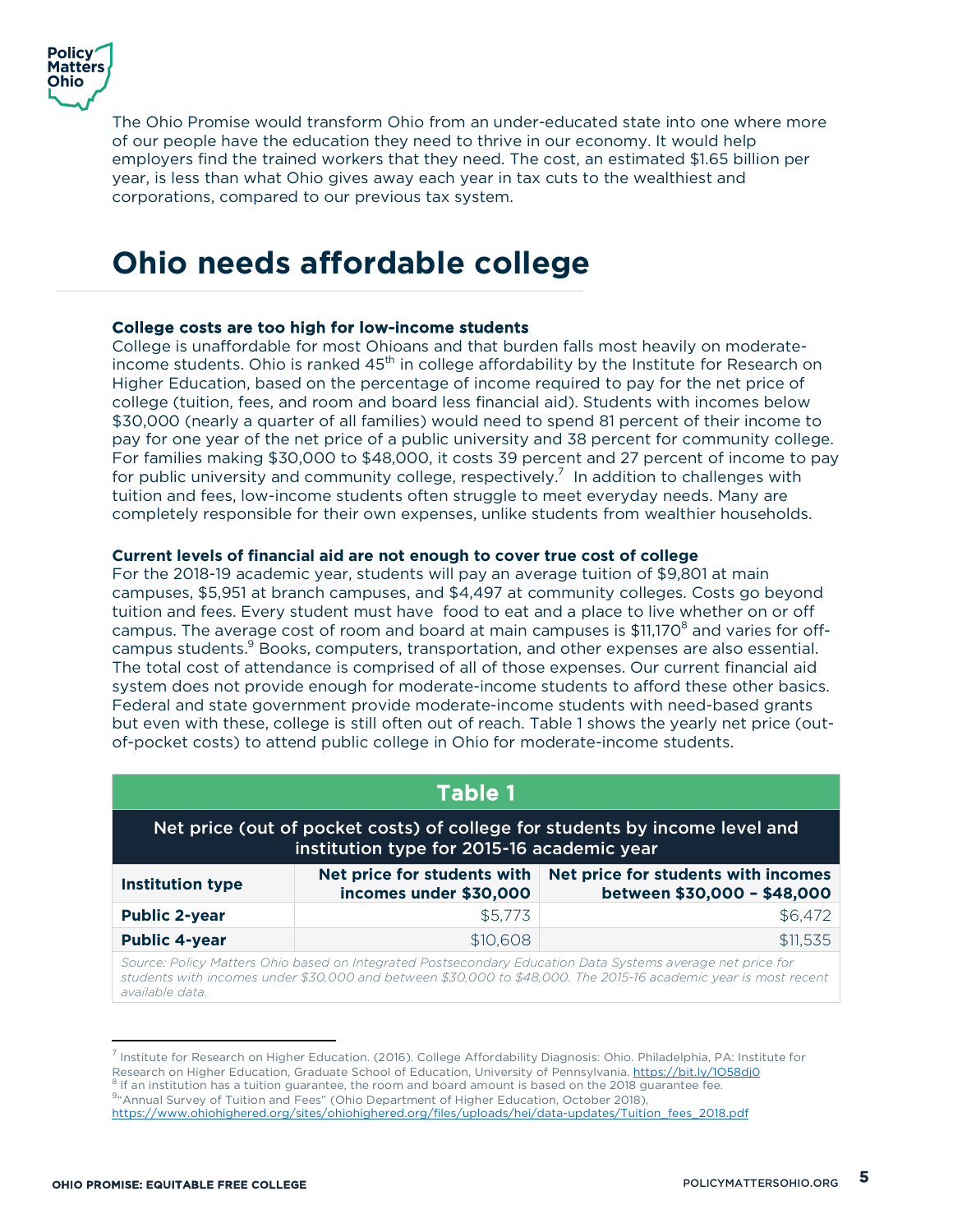

Under our current financial aid system most moderate-income students are left with substantial costs even after receiving federal, state, and institutional grant aid, and student loans. These students cannot make up the thousands of dollars needed to pay for college and must rely on additional loans to close the gap.

Table 2 illustrates how existing federal and state financial aid is insufficient to cover the cost of attendance at public colleges. Ohio University main campus, Bowling Green State University–Firelands, and Columbus State Community College are featured. Cost is based on the 2018-19 academic year. The Pell grant award and federal loans are based on the average award for students at the institution. The column "Potential loans for one year" is based on the average federal loans added to the amount owed after aid. At Ohio University, Bowling Green State University-Firelands, and Columbus State University a moderate-income student who did not receive scholarships or have other help to pay for college could potentially borrow \$23,925, \$17,724 and \$10,540, respectively, per year. Even at a community college, the most affordable option, a student could borrow over \$10,000 for one year. Students who are not able to access federal Parent PLUS loans or private loans because of credit history may be priced out of pursuing college.

| Table 2                                                                                        |                               |                       |                              |                      |                                        |                                    |                                                  |
|------------------------------------------------------------------------------------------------|-------------------------------|-----------------------|------------------------------|----------------------|----------------------------------------|------------------------------------|--------------------------------------------------|
| College cost based on average amount of federal and state aid at three Ohio<br>public colleges |                               |                       |                              |                      |                                        |                                    |                                                  |
| <b>Institution</b>                                                                             | <b>Institution type</b>       | Cost of<br>attendance | Avg.<br><b>Pell</b><br>award | <b>OCOG</b><br>award | Avg.<br><b>Federal</b><br><b>loans</b> | <b>Amount</b><br>owed<br>after aid | <b>Potential</b><br><b>Loans</b> for<br>one year |
| Ohio University                                                                                | University Main<br>Campus     | \$28,986              | \$3.561                      | \$1.500              | \$6.448                                | \$17.477                           | \$23.925                                         |
| <b>Bowling Green</b><br>State University<br>- Firelands                                        | University<br>Regional Campus | \$21,400              | \$3.676                      | \$0                  | \$6.569                                | \$11,155                           | \$17.724                                         |
| Columbus State<br>Community<br>College                                                         | Community<br>College          | \$14,590              | \$4.050                      | \$0                  | \$ 6.383                               | \$4,157                            | \$10,540                                         |

*Source: Policy Matters Ohio based on the Integrated Postsecondary Education Data System IPEDSs, "Ohio University Cost of Attendance, Bowling Green State University Cost of Attendance, Columbus State Community College, and Ohio Department of Higher Education*

Table 2 shows existing financial aid not does not cover the full cost of college at different types of institutions. Even after federal and state grants and federal loans a student would need to borrow significantly more just to afford one year of college. The Ohio State University recently implemented a last-dollar tuition and fees grant, meaning it is awarded after other financial aid. The university will provide institutional aid to close the gap that remains after the Pell grant and OCOG have been applied to tuition and fees. This new policy is a step in the right direction and will help low-income students be able to attend Ohio's flagship institution. The number of low-income students attending the university has declined since 2010, so hopefully this will improve access for low-income students.<sup>10</sup>

#### **Contributors to the high cost of college**

Low state funding is a major driver of high costs at public colleges and universities. In the past, when state governments more adequately funded public higher education, college was more affordable. State Share of Instruction, the main public funding for public higher education, will be less in 2019 than in 2008 adjusted for inflation. When the state spends less

<sup>&</sup>lt;sup>10</sup> Erin Gottsacker, "Ohio State's Shrinking Share of Low-Income Students," The Lantern, accessed October 9, 2018, https://www.thelantern.com/2018/04/ohio-states-shrinking-share-of-low-income-students/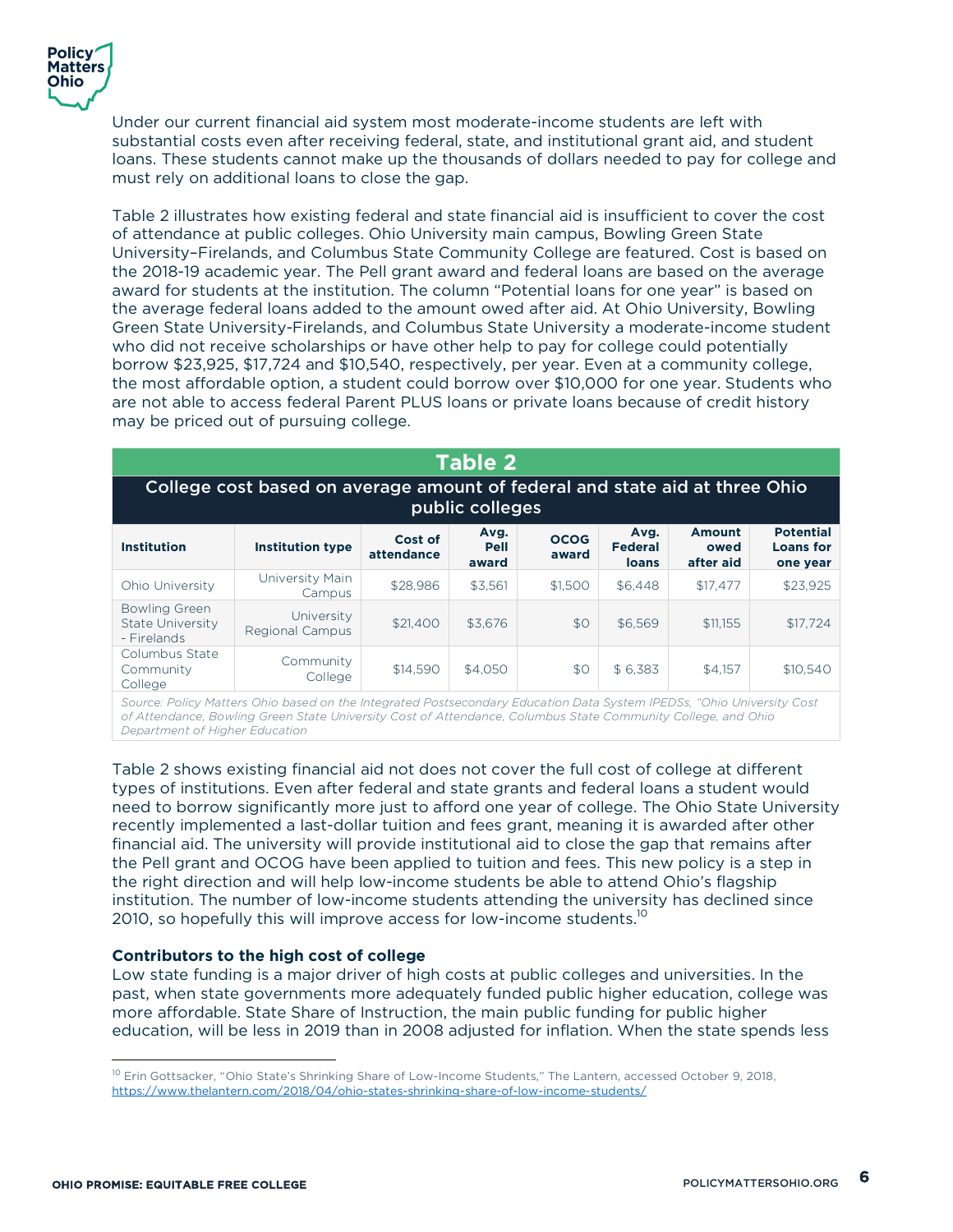

on higher education, colleges pass the cost on to students (see Figure 1). From 2008 to 2017, adjusted for inflation Ohio spent \$1,073 less (15.2 percent), per college student.<sup>11</sup>



This budget for fiscal year 2018-19 also froze undergraduate tuition for public universities and regional campuses at the 2017 level for 2018 and 2019. Tuition freezes temporarily keep costs lower but don't address why the costs are so high: reduced state funding for public colleges. Tuition freezes coupled with flat funding means universities will struggle to do more with less.

Low-income students in Ohio also struggle because of the low levels of state need-based aid available. Need-based aid is essential for low-income students because the cost of college is a huge share of their income. OCOG has been underfunded by the state. In 2019, funding for OCOG will be \$122 million less than in 2008 before even considering inflation (see Figure 2). In 2010, when the legislature replaced the Ohio Instructional Grant (OIG) and the OIG parttime grant with OCOG, the goal was to invest \$250 million per year in aid. In 2008-09 we came close to the target by spending down the remaining OIG funds. With inflation increases that number would be significantly higher today.

<sup>&</sup>lt;sup>11</sup> Michael Mitchell, Michael Leachman, and Kathleen Masterson, "A Lost Decade in Higher Education Funding State Cuts Have Driven Up Tuition and Reduced Quality" (Center on Budget and Policy Priorities, August 22, 2017), https://www.cbpp.org/research/a-lost-decade-in-higher-education-funding-state-cuts-have-driven-up-tuition-and-reduced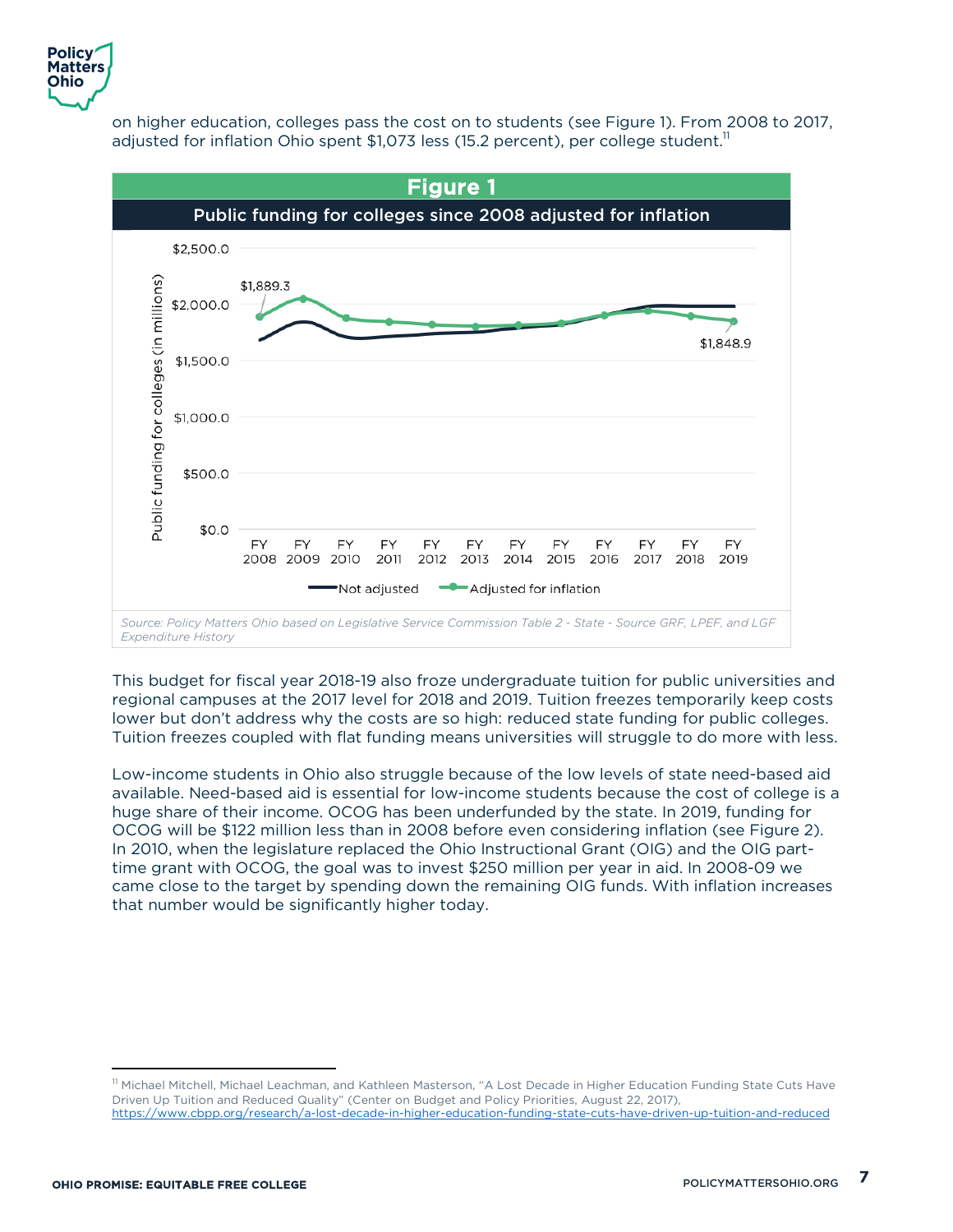

Ohio spends significantly less per student than the national average on need-based aid. In 2013, the state spent \$97 per student in state need-based aid for students attending public colleges compared to \$474 nationally.<sup>12</sup> Ohio is ranked last among Midwest states for amount of need-based aid available.<sup>13</sup> Without the support they need to pay for college, low-income students struggle to enroll and complete their degrees.

#### **Working more won't make college affordable and may hamper completion**

Working more than 20 hours a week harms academic performance and lowers the likelihood of completing a degree.14 A survey commissioned by the Bill and Melinda Gates foundation found that most students who leave college do so because they have to support themselves, but cannot juggle their job and school work. Fifty-four percent of respondents said, "I needed to go to work and make money" as a major reason for not completing their program. Thirtyfour percent of respondents said "I just couldn't afford the tuition and fees."<sup>15</sup>

<sup>&</sup>lt;sup>12</sup> Institute for Research on Higher Education. (2016). College Affordability Diagnosis: Ohio. Philadelphia, PA: Institute for Research on Higher Education, Graduate School of Education, University of Pennsylvania.<br>http://www2.gse.upenn.edu/irhe/affordability-diagnosis

<sup>&</sup>lt;sup>13</sup> "Investing in Ohio's Future. Now. A Postsecondary Education Access and Affordability Agenda for Ohio" (Philanthropy<br>Ohio, February 27, 2017), <u>https://www.philanthropyohio.org/sites/default/files/College%20Afordabilit</u> 14 Institute for Research on Higher Education. (2016). College Affordability Diagnosis: Ohio. Philadelphia, PA: Institute for Research on Higher Education, Graduate School of Education, University of Pennsylvania. http://www2.gse.upenn.edu/irhe/affordability-diagnosis

<sup>15</sup> Jean Johnson et al., "With Their Whole Lives Ahead of Them" (Public Agenda), accessed November 9, 2017, https://www.publicagenda.org/pages/with-their-whole-lives-ahead-of-them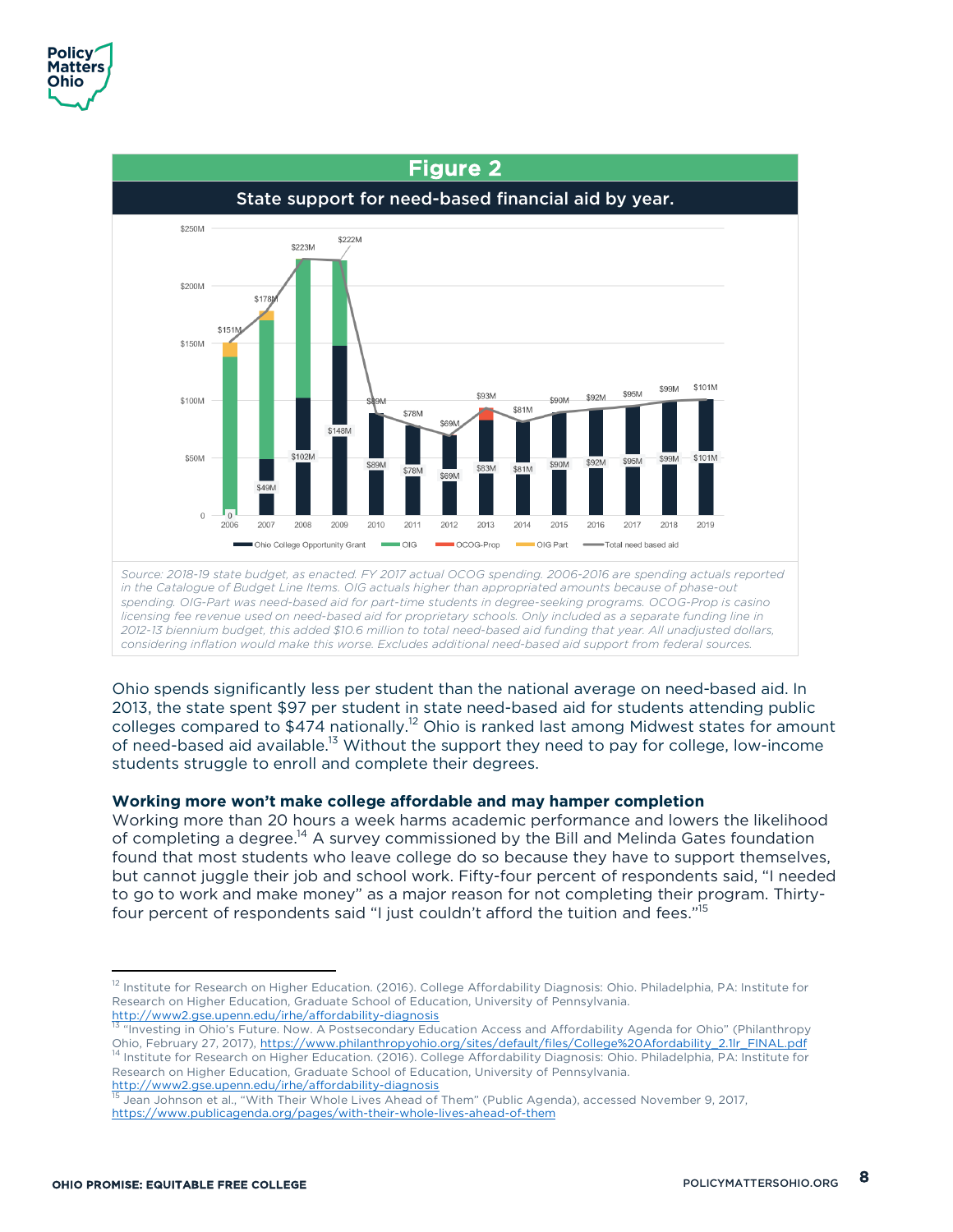

Data from the National Postsecondary Student Aid Survey shows 50 percent of Ohio-resident public university students and 62.3 percent of community college students work more than 20 hours per week. This spiked from 39.1 percent and 50.1 percent, respectively, in the 2012 survey. Table 3 shows hours worked for public four-year universities and community colleges.

| Table 3                                              |                |            |                    |                    |           |
|------------------------------------------------------|----------------|------------|--------------------|--------------------|-----------|
| Hours worked per week by Ohio resident students 2016 |                |            |                    |                    |           |
| <b>Institution Type</b>                              | <b>O</b> hours | 1-20 hours | <b>21-30 hours</b> | <b>31-40 hours</b> | >40 hours |
| <b>Public University</b>                             | 17.9%          | 32.1%      | 18.0%              | 23.7%              | 8.3%      |
| <b>Community College</b>                             | 17.4%          | 20.3%      | 13.4%              | 38.5%              | 10.4%     |
| <b>All institutions</b>                              | 18.0%          | 26.2%      | 15.7%              | 31.0%              | 9.2%      |

*Source: Policy Matters Ohio based on U.S. Department of Education, National Center for Education Statistics, 2015-16 National Postsecondary Student Aid Study*

It is not feasible for students in Ohio to depend on work earnings to pay for their education without jeopardizing completion. A student would need to work 49 hours per week to afford to attend a public main campus university full time while living on campus or 36 hours a week to afford community college, on average at the Ohio minimum wage of \$8.30 per hour.

#### **Low-income students struggle more to complete degrees**

Low-income students struggle to complete college. This cannot be fully explained by expectations or preparation. A longitudinal study by the National Center for Education Statistics found students from the lowest income quartile graduate at a 14 percent rate compared to 60 percent for those in the highest quartile. Among low-income 10<sup>th</sup> graders, only 25 percent of those who expect to graduate do so compared to two-thirds of highincome students who expect to graduate. Academic preparedness cannot fully explain low graduation rates. Only 41 percent of academically strong low-income students, those who scored in the top quartile in math, graduated compared to 74 percent of high-income students.16

#### **College costs are a bigger burden for students of color**

Although most legal barriers to higher education have been lifted, other structural barriers continue to limit access and undermine degree attainment for students of color. One of the most significant is cost. Students of color are more likely to be low-income and borrow more for their education.<sup>17</sup> Sixty percent of Pell grant recipients are students of color.<sup>18</sup>

Because people of color face a myriad of roadblocks to financial security, Black and Latinx students have access to fewer resources to help pay for college. Past and present policies and lending practices keep African-American families from building wealth. Structural racism in employment leads to higher unemployment and lower median wages for people of color. In Ohio, the median hourly wage for black workers is just \$13.96 compared to \$18.75 for white

<sup>&</sup>lt;sup>16</sup> Alanna Bjorklund-Young, "Family Income and the College Completion Gap" (Johns Hopkins School of Education Institute for Education Policy, March 10, 2016), http://edpolicy.education.jhu.edu/family-income-and-the-college-completion-gap/<br><sup>17</sup> Victoria Jackson, "Student Borrowers: Prey for Predatory Loan Servicers" (Policy Matters Ohio, Dec https://bit.ly/2C96Eib

<sup>&</sup>lt;sup>18</sup> Andrew Howard Nichols and J. Oliver Schak, "The Power of Information: More Data on Pell Grants Could Help Bridge the Graduation Gap," Washington Post, June 5, 2018, https://wapo.st/2yv0XHY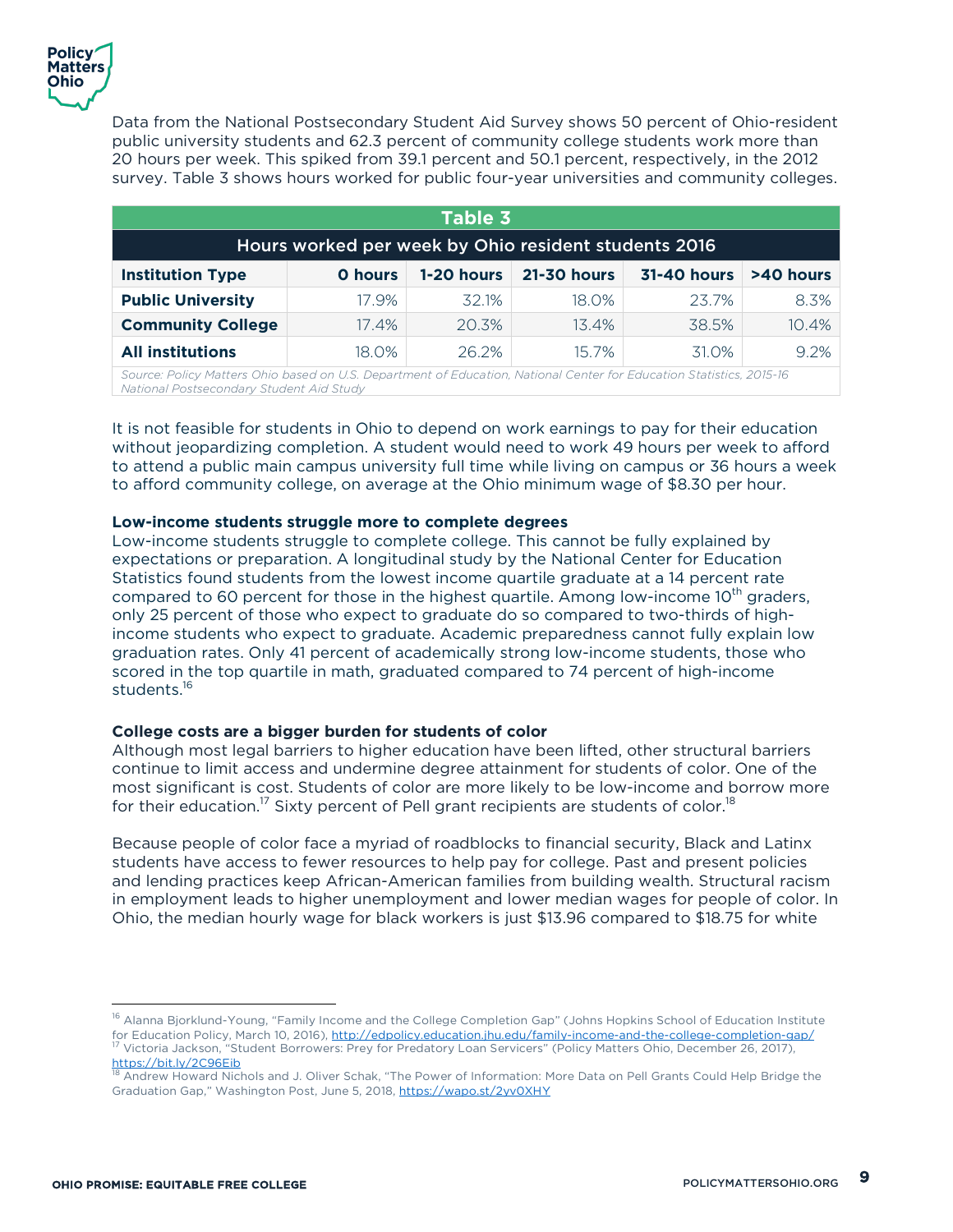

workers.<sup>19</sup> Nationally, the median white household had \$111,146 in wealth compared to just \$7,113 for the median black household and \$8,348 for the median Latinx household.<sup>20</sup>

Ohio is ranked the 5th most expensive state for college for black families and 8th most expensive for Latinx families. In 2017, the average tuition and fees at an Ohio public four-year university accounted for 32 percent and 25 percent of median household income for black and Latinx families, respectively. For comparison, average tuition as a share of median household income for all families is 19 percent and for white families it is 17 percent.<sup>21</sup>

Because they have fewer financial resources, students of color are more likely to have a difficult time getting to college and completing their degrees. In Ohio, 26.9 percent of Latinx adults aged 25-64 and 26.5 percent of black adults have an associate's degree or higher. <sup>22</sup> Ohio's college attainment rate is 39.1 percent and the state's goal is 65 percent. Targeted and better funded need-based aid is an important component of increasing college attainment for students of color.

#### **Students are struggling to afford food and shelter**

A Wisconsin Hope Lab survey of 43,000 students at 66 four-year colleges and community colleges, including Ohio University, found that 42 percent of community college students and 36 percent of university students struggled regularly to afford safe and nutritious food. A previous survey with a larger sample size of community college students found 56 percent were food insecure. These rates are significantly higher than the food insecurity rate off campus, which is 12.3 percent nationally and 13.7 percent in Ohio.<sup>23</sup>

The report also showed that 36 percent of university students and 46 percent of community college students have a difficult time paying their rent or utility bills; or have to move frequently. Nine percent of university students and 12 percent of community college students were homeless, according to the survey.<sup>24</sup>

Financial aid policies that do not provide for living expenses leave students vulnerable to food and housing insecurity.

#### **Increasing need-based aid increases college completion for low-income students**

Need-based aid helps low-income students pay for their education, allowing them to work less and prioritize school. A significant body of research shows that need-based aid increases access, retention and completion rates for low and moderate-income students.<sup>25</sup>

OCOG is a relatively new program. Until 2010, state need-based aid was provided through the Ohio Instructional Grant (OIG). According to analysis from Stanford University, low-income

<sup>&</sup>lt;sup>19</sup> Amy Hanauer, "State of Working Ohio, 2018: Inequality amid Job Growth" (Policy Matters Ohio, September 2, 2018), https://bit.ly/2IOzUff

<sup>&</sup>lt;sup>20</sup> Amy Traub et al., "The Racial Wealth Gap: Why Policy Matters" (Demos, June 21, 2016), https://bit.ly/2A5vgah <sup>21</sup> Michael Mitchell et al., "Unkept Promises: State Cuts to Higher Education Threaten Access and Equity" (Center on Budget and Policy Priorities, October 1, 2018), https://bit.ly/2DZfTny

<sup>&</sup>lt;sup>22</sup> J. Oliver Schak and Andrew Howard Nichols, "Degree Attainment for Latino Adults: National and State Trends" (The<br>Education Trust, 2017), https://bit.ly/CtqUis

 $^{23}$  Alisha Coleman-Jensen et al., "Household Food Security in the United States in 2017" (United States Department of Agriculture), accessed October 9, 2018, https://www.ers.usda.gov/publications/pub-details/?pubid=90022<br><sup>24</sup> Sara Goldrick-Rab et al., "Still Hungry and Homeless in College" (Wisconsin Hope Lab, April 2018),<br>https://hope4co

 $h^5$  Sara Goldrick-Rab et al., "Reducing Income Inequality in Educational Attainment: Experimental Evidence on the Impact of Financial Aid on College Completion," American Journal of Sociology 121, no. 6 (May 1, 2016): 1762–1817,

https://doi.org/10.1086/685442 and 1. Benjamin L. Castleman and Bridget Terry Long, "Looking Beyond Enrollment: The Causal Effect of Need-Based Grants on College Access, Persistence, and Graduation," Working Paper (National Bureau of Economic Research, August 2013), https://doi.org/10.3386/w19306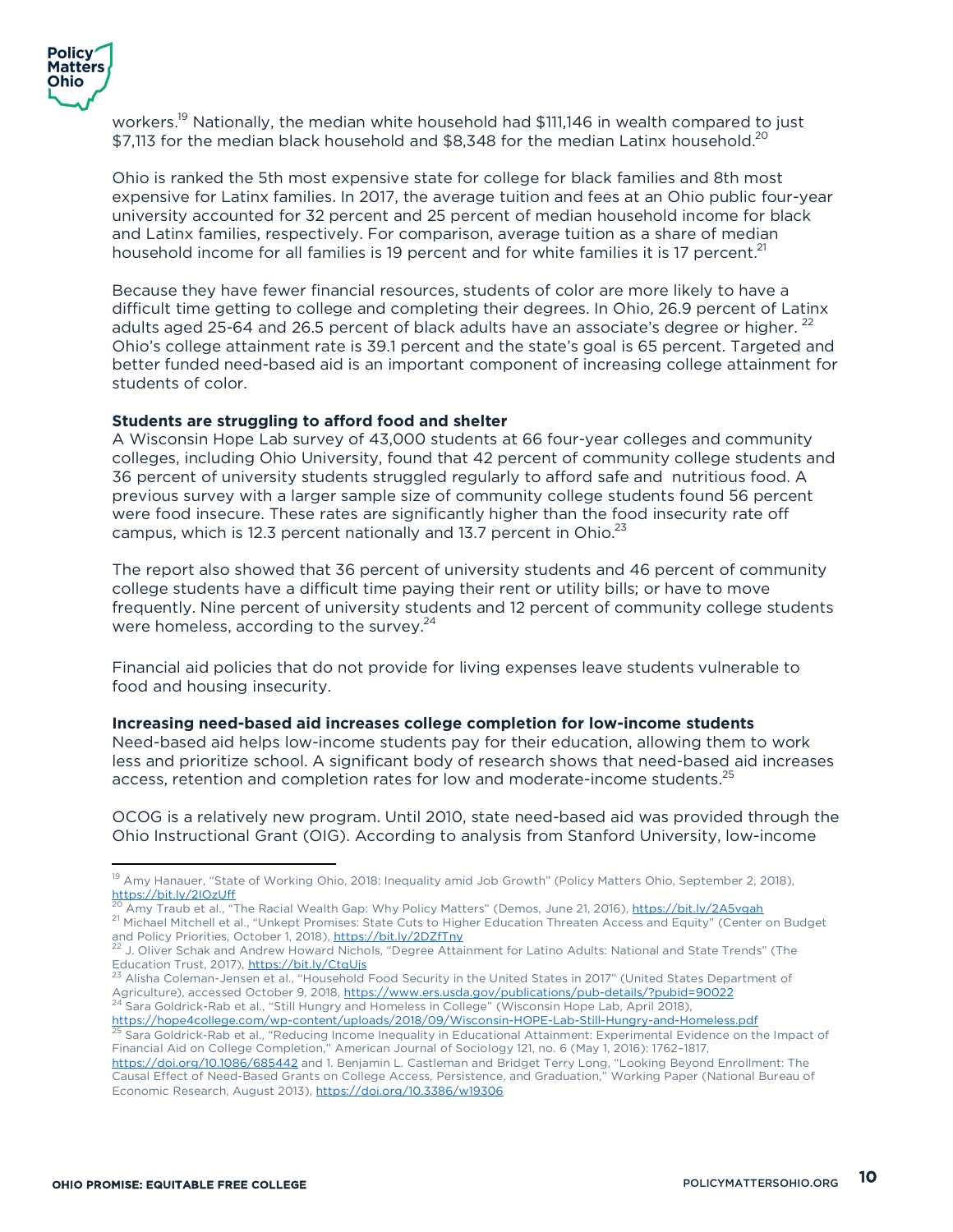

students fare better under the new system which allocates more money to low-income, lowasset students than the previous system. The study found students who received more aid under OCOG had better outcomes compared to a similar group of students who received less aid under OIG. Students who received more OCOG funding were less likely to drop out and had higher retention rates. Also, students who received greater OCOG funding were more likely to attend a four-year college and had a slightly higher GPA.<sup>26</sup> Generous need-based aid is a critical part of strong college access and completion policy.

## **The Ohio Promise**

Currently, 19 states offer some type of free college promise program.<sup>27</sup> These are exciting, but Ohio must learn from and build on this approach. Most of these are designed in a way that directs resources towards more upper-income students instead of to students who need the most financial help and whose college attainment rates need the biggest boosts. The primary beneficiaries are often higher-income, recent high school graduates, who were already on a path to college and degree completion.

These programs are touted as universal, but are in practice restricted to a small subset of students. Typical promise scholarships are "last dollar" meaning other need-based aid like Pell grants and state aid are used first to pay for tuition. Then the scholarship pays for the remaining balance of tuition. Promise scholarships only cover tuition not cost of attendance, which is the more accurate representation of student expenses. Because Pell grants and state need-based aid are used first and can often cover the total cost of community college tuition, low-income students don't benefit from the scholarship. Middle- and upper-income students do receive the full scholarship because they are not eligible for need-based aid. Moreover, most promise programs are restricted to recent high school graduates. Older adult students, an important and growing group, are shut out from the benefits.

Some states' promise programs have penalties built in for students who use the scholarship. For example, some states require scholarship recipients to remain in the state for a certain number of years after graduating. If students don't stay, the grant becomes a loan. College affordability programs are not the place to embed punitive population retention schemes. Punitive measure are not the way to reach the state's attainment goal.

The federal Teacher Education Assistance for College and Higher Education (TEACH) Grant is an example of grant-to-loan conversions harming students. The TEACH Grant Program provides grants of up to \$4,000 a year to students who are completing or plan to complete course work needed to begin a career in teaching. To receive the grant students must sign an agreement to teach in a high-need field and at a school that serves low-income students for at least four academic years within eight years after graduating. If a TEACH Grant recipient does not meet these requirements, the grant turns into an unsubsidized loan and they are responsible for all the interest that has accrued since the first disbursement of the loan. A U.S Department of Education report found that 63 percent of TEACH grant recipients did meet the requirements to maintain the grant.<sup>28</sup> Also, students may need to move if there are not enough jobs in the state for their field.

<sup>&</sup>lt;sup>26</sup> Eric Bettinger, "Need-Based Aid and Student Outcomes: The Effects of the Ohio College Opportunity Grant" (Stanford<br>University School of Education, May 2010), https://www.sesp.northwestern.edu/docs/need-based-aid-why.p

<sup>&</sup>lt;sup>27</sup> Arkansas, California, Delaware, Hawaii, Indiana, Kentucky, Louisiana, Minnesota, Missouri, Montana, Nevada, New York, New<br>Jersey, Oklahoma, Oregon, Rhode Island, Tennessee, West Virginia

<sup>&</sup>lt;sup>28</sup> Elizabeth Barkowski et al., "Study of the Teacher Education Assistance for College and Higher Education (TEACH) Grant Program" (U.S. Department of Education, March 2018), https://www2.ed.gov/rschstat/eval/highered/teach-grant/finalreport.pdf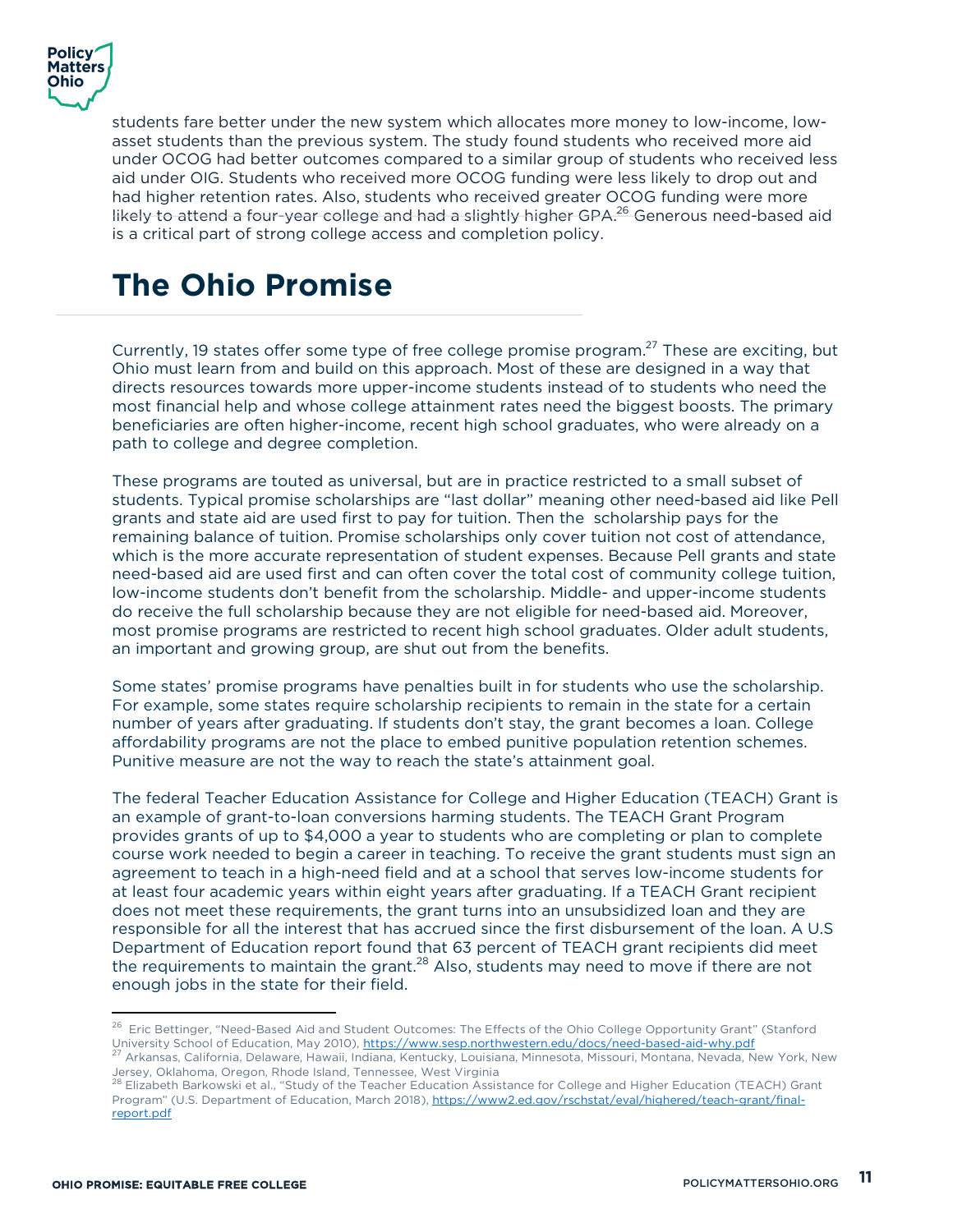

Grants that turn into loans are bad policy. There are more effective ways to incentivize students staying in a state. Logistically, it is difficult to track where student are living and then have them repay a grant that converted to a loan. The restrictions in these programs contain costs but undermine equity. An equitable program would ensure those who need the most aid receive the most aid. There are several problematic design features of such a program. Table 4 explains why common features of promise programs undermine equity and provides alternatives for structuring an equitable promise program.

| Table 4                                                                   |                                                                                                                                                                                                                                                                                                                                          |                                                                                                                                                                                                                                                                                                          |  |  |  |  |
|---------------------------------------------------------------------------|------------------------------------------------------------------------------------------------------------------------------------------------------------------------------------------------------------------------------------------------------------------------------------------------------------------------------------------|----------------------------------------------------------------------------------------------------------------------------------------------------------------------------------------------------------------------------------------------------------------------------------------------------------|--|--|--|--|
| Common features of promise programs that undermine equity                 |                                                                                                                                                                                                                                                                                                                                          |                                                                                                                                                                                                                                                                                                          |  |  |  |  |
| <b>Feature</b>                                                            | <b>Problem</b>                                                                                                                                                                                                                                                                                                                           | <b>Solution</b>                                                                                                                                                                                                                                                                                          |  |  |  |  |
| <b>Last dollar</b>                                                        | Last dollar means aid from the promise<br>program is applied after the Pell grant and<br>state need-based aid. This mean middle-<br>and high-income students benefit more<br>because they earn too much to qualify for<br>need-based aid and would normally be<br>expected to pay more out of pocket based<br>on federal needs analysis. | Design a first-dollar program that<br>targets aid to students who need<br>it most. First-dollar scholarships<br>are applied before other aid, like<br>Pell grants. A first-dollar program<br>would allow low-income students<br>to use OCOG and Pell to offset the<br>cost of books and living expenses. |  |  |  |  |
| <b>Restricted to</b><br>recent high school<br>graduates                   | This excludes returning and older adult<br>students, and those who have to delay<br>college enrollment                                                                                                                                                                                                                                   | The program should be open to all<br>first- degree seeking students<br>regardless of age or stage in life.<br>This will pull in non-traditional<br>students, an important group for<br>improving Ohio attainment.                                                                                        |  |  |  |  |
| <b>GPA and ACT/SAT</b><br>requirements                                    | Having GPA or ACT/SAT requirements<br>makes the program function more like<br>merit aid, which disproportionately<br>benefits white and wealthy students.                                                                                                                                                                                | Leave merit considerations to<br>college admission offices.                                                                                                                                                                                                                                              |  |  |  |  |
| Only available at<br>community<br>colleges                                | Limiting programs to community colleges<br>can lead to undermatching for low-income<br>students, channeling them to a less<br>selective college because of costs.                                                                                                                                                                        | Include four-year public<br>universities in promise programs.                                                                                                                                                                                                                                            |  |  |  |  |
| <b>Restricted to full-</b><br>time students                               | Excluding part-time students harms<br>students who work, have caregiving<br>responsibilities, or are low-income                                                                                                                                                                                                                          | Make the program available to full-<br>time and part-time students. The<br>award can be prorated for part-<br>time students.                                                                                                                                                                             |  |  |  |  |
| <b>After graduation</b><br>residency<br>requirements                      | These requirements turn grants into loans<br>with the possibility of forgiveness                                                                                                                                                                                                                                                         | Do not include a residency<br>requirement                                                                                                                                                                                                                                                                |  |  |  |  |
| No income cap                                                             | Not having an income cap means state aid<br>isn't targeted to those who need it the<br>most                                                                                                                                                                                                                                              | Implement an income cap that<br>directs resources to low- and<br>moderate-income students                                                                                                                                                                                                                |  |  |  |  |
| <b>Barring students</b><br>who have<br>defaulted on loans<br>or owe money | This excludes financially struggling<br>students who have started their education<br>but had to stop, often for financial reasons.                                                                                                                                                                                                       | Include students who have<br>struggled financially. Bar practice<br>of withholding transcripts from<br>students who owe colleges money                                                                                                                                                                   |  |  |  |  |
| Source: Policy Matters Ohio                                               |                                                                                                                                                                                                                                                                                                                                          |                                                                                                                                                                                                                                                                                                          |  |  |  |  |

The state of Ohio has committed to 65 percent college attainment in 2025 for adults aged 25- 64. An equitable free-college program is a necessary step for Ohio to improve college attainment. Policymakers should pass and fund a free-college program.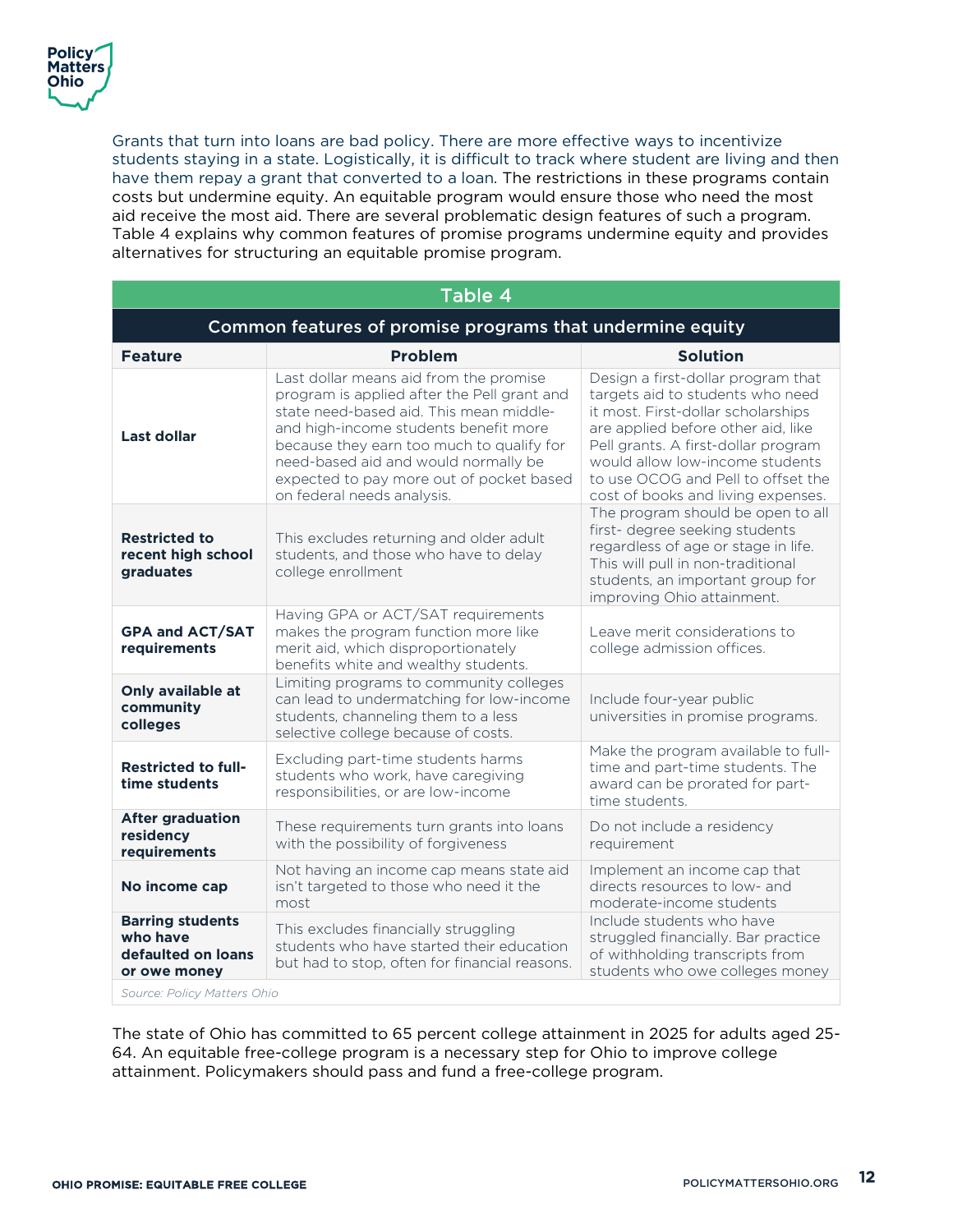

## **Recommendations**

Ohio should make a commitment to moderate-income students by investing in their future. To reach the 65 percent attainment goal, Ohio needs recent high school graduates and adults who are reskilling to obtain certificates and degrees. Ohio can do this by having a free college promise program for moderate-income students who attend community colleges and public universities. The Ohio Promise is a commitment to cover the cost of tuition and fees for moderate-income students and allow OCOG and Pell grants to be used to cover living expenses for those students with the most need.

Policymakers should create a free college promise for low- and moderate-income Ohioans. Students with family incomes below \$48,000 would be eligible for the Ohio Promise grant. The promise grant would be a first-dollar scholarship available to all first-degree seeking fulland part-time students attending community college and public university.

#### **Ohio Promise will be available to Ohioans who meet the following eligibility standards:**

- Ohio residents
- Attending an accredited community college or public university
- Household incomes under \$48,000 (must complete FAFSA)
- All immigration statuses
- Full or part-time students
- Pursuing their first degree at a public college or university, or earning a bachelor's degree after obtaining an associate's degree

#### **Program structure**

- First-dollar grant, meaning the Promise grant would be applied to a student's cost of attendance before other aid like Pell Grants, OCOG, and scholarships
- Requires satisfactory academic progress towards a degree
- Available for three years for a two-year degree and six years for a four-year degree. This mirrors the Pell Grant.
- College access mentoring tailored to high school students and adult learners
- Income eligibility indexed to a share (~88 percent) of Ohio's median household income. Currently, median household income is  $$54,021$ . <sup>29</sup> However, eligibility should not dip below the initial agreed-upon eligible income.
- OCOG would be restored for community college and regional campus students and the OCOG award would be the same amount as the award for public university students

A free-college promise program is meaningful investment in Ohioans. As a state with below average college attainment and higher-than-average student need, Ohio's existing higher education funding system is producing poor outcomes relative to the nation. Policymakers need to make the financial investments in Ohioans, communities, and the state economy by robustly funding an affordable college program. For decades, the state has underfunded higher education resulting in high tuition and low levels of need-based aid. The lack of investment has led to Ohioans holding over \$57 billion in student debt. Policymakers need to reinvest in Ohioans by supporting a grant to help moderate-income Ohioans afford college. This transformative investment in Ohio's future would cost a total of \$1.65 billion, less than Ohio gives away in tax cuts to the wealthy and corporations each year, compared to our

<sup>&</sup>lt;sup>29</sup> U.S. Census Bureau, 2017 American Community Survey 1-Year Estimates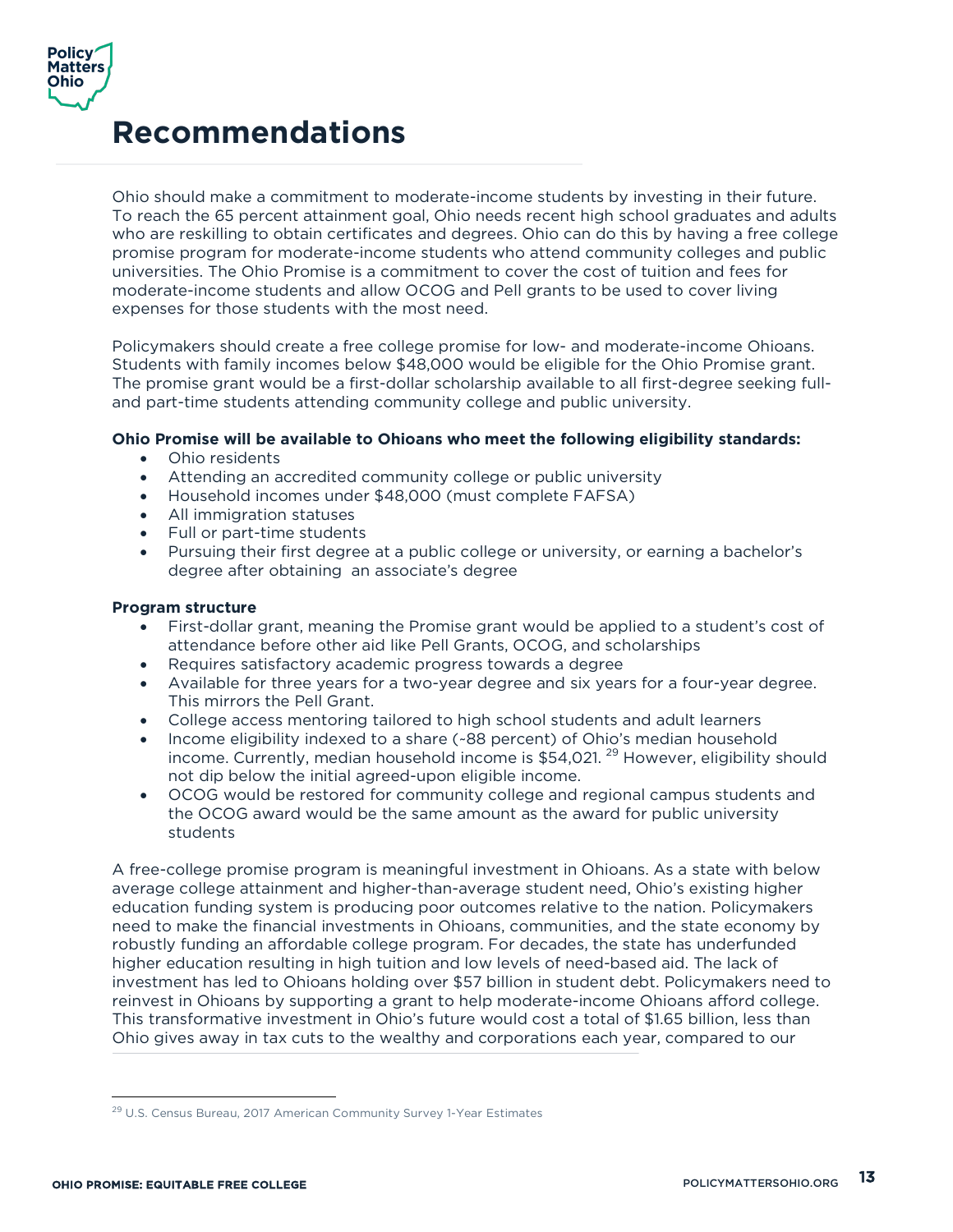

previous tax system. Table 5 outlines the cost of free-college promise for moderate incomestudents.

| Table 5                                                                                                        |                 |  |  |
|----------------------------------------------------------------------------------------------------------------|-----------------|--|--|
| <b>Estimated annual promise grant costs</b>                                                                    |                 |  |  |
| <b>Institution Type</b><br><b>Annual cost of Ohio Promise</b>                                                  |                 |  |  |
| <b>Community Colleges</b>                                                                                      | \$410,000,000   |  |  |
| \$1,240,000,000<br><b>Public Universities</b>                                                                  |                 |  |  |
| Total                                                                                                          | \$1,650,000,000 |  |  |
| Source: Policy Matters Ohio based on National Postsecondary Student Aid Survey and on Integrated Postsecondary |                 |  |  |

*Education Data Systems. Estimates are based on average tuition at Ohio public universities and community college and the number of student with households incomes below \$48,000 who are Ohio residents.* 

College is expensive because policymakers stopped investing in public higher education. Students have been shouldering the burden of those costs by going into debt. The high cost of college keeps many moderate-income people out of college or prevents them from completing their degree. Policymakers should renew their commitment to Ohio's students.

Our current approach is holding back students in every Ohio community, as the Appendix to this report shows. Forty-seven Ohio counties have less than 30 percent of residents with an Associate's Degree. To reduce poverty and improve job prospects, Ohio needs a new approach.

The Ohio Promise is an important investment that will help Ohio reach the college attainment goal of 65 percent by 2025. Free community college and public university is a possibility if the state eliminates unproductive tax cuts for the wealthy and corporations and requires those who can afford to pay more to pay their fair share in taxes.<sup>30</sup> Additionally, the federal government should provide funding to states to make college affordable for moderate income students.

As promise programs sweep the nation, policymakers in Ohio should embrace an equitable free college promise to help moderate-income students. Higher education is a public good. Funding for higher education should match the benefits education brings to individuals, communities, and the economy.

 $\overline{a}$ <sup>30</sup> Zach Schiller and Wendy Patton, "Overhaul: A Plan to Rebalance Ohio's Income Tax" (Policy Matters Ohio, June 25, 2018), http://www.policymattersohio.org/research-policy/quality-ohio/revenue-budget/tax-policy/overhaul-a-plan-to-rebalanceohios-income-tax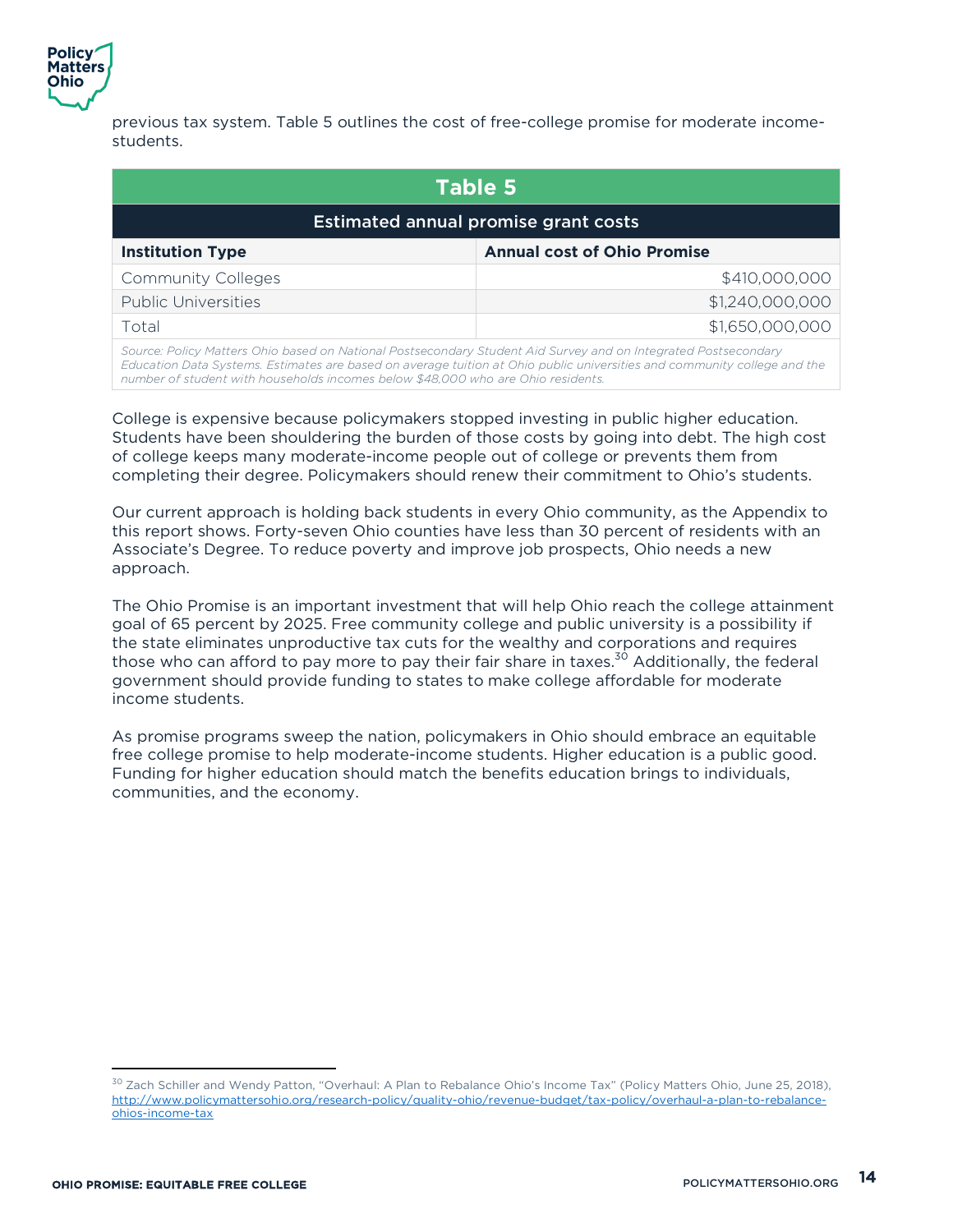

## **Appendix**

| Table 1                                                                                                  |                    |              |                           |  |  |
|----------------------------------------------------------------------------------------------------------|--------------------|--------------|---------------------------|--|--|
| Every Ohio county needs higher college attainment<br>Associate's degree attainment and higher, by county |                    |              |                           |  |  |
| County                                                                                                   | College Attainment | County       | <b>College Attainment</b> |  |  |
| Adams                                                                                                    | 19.2%              | Licking      | 35.3%                     |  |  |
| Allen                                                                                                    | 31.2%              | Logan        | 25.2%                     |  |  |
| Ashland                                                                                                  | 29.3%              | Lorain       | 36.1%                     |  |  |
| Ashtabula                                                                                                | 21.7%              | Lucas        | 37.1%                     |  |  |
| Athens                                                                                                   | 41.7%              | Madison      | 25.0%                     |  |  |
| Auglaize                                                                                                 | 32.9%              | Mahoning     | 33.4%                     |  |  |
| <b>Belmont</b>                                                                                           | 31.1%              | Marion       | 21.9%                     |  |  |
| <b>Brown</b>                                                                                             | 22.6%              | Medina       | 45.5%                     |  |  |
| <b>Butler</b>                                                                                            | 39.7%              | Meigs        | 27.4%                     |  |  |
| Carroll                                                                                                  | 20.6%              | Mercer       | 30.9%                     |  |  |
| Champaign                                                                                                | 27.2%              | Miami        | 33.3%                     |  |  |
| Clark                                                                                                    | 28.7%              | Monroe       | 24.0%                     |  |  |
| Clermont                                                                                                 | 39.8%              | Montgomery   | 38.5%                     |  |  |
| Clinton                                                                                                  | 27.6%              | Morgan       | 25.6%                     |  |  |
| Columbiana                                                                                               | 25.7%              | Morrow       | 24.9%                     |  |  |
| Coshocton                                                                                                | 21.9%              | Muskingum    | 27.0%                     |  |  |
| Crawford                                                                                                 | 25.0%              | <b>Noble</b> | 17.5%                     |  |  |
| Cuyahoga                                                                                                 | 41.6%              | Ottawa       | 35.5%                     |  |  |
| Darke                                                                                                    | 24.0%              | Paulding     | 22.1%                     |  |  |
| Defiance                                                                                                 | 29.0%              | Perry        | 24.6%                     |  |  |
| Delaware                                                                                                 | 63.1%              | Pickaway     | 27.1%                     |  |  |
| Erie                                                                                                     | 34.0%              | Pike         | 21.6%                     |  |  |
| Fairfield                                                                                                | 39.8%              | Portage      | 36.3%                     |  |  |
| Fayette                                                                                                  | 24.9%              | Preble       | 24.9%                     |  |  |
| Franklin                                                                                                 | 47.6%              | Putnam       | 37.4%                     |  |  |
| Fulton                                                                                                   | 30.2%              | Richland     | 26.6%                     |  |  |
| Gallia                                                                                                   | 27.2%              | Ross         | 26.0%                     |  |  |
| Geauga                                                                                                   | 48.7%              | Sandusky     | 28.0%                     |  |  |
| Greene                                                                                                   | 49.5%              | Scioto       | 25.4%                     |  |  |